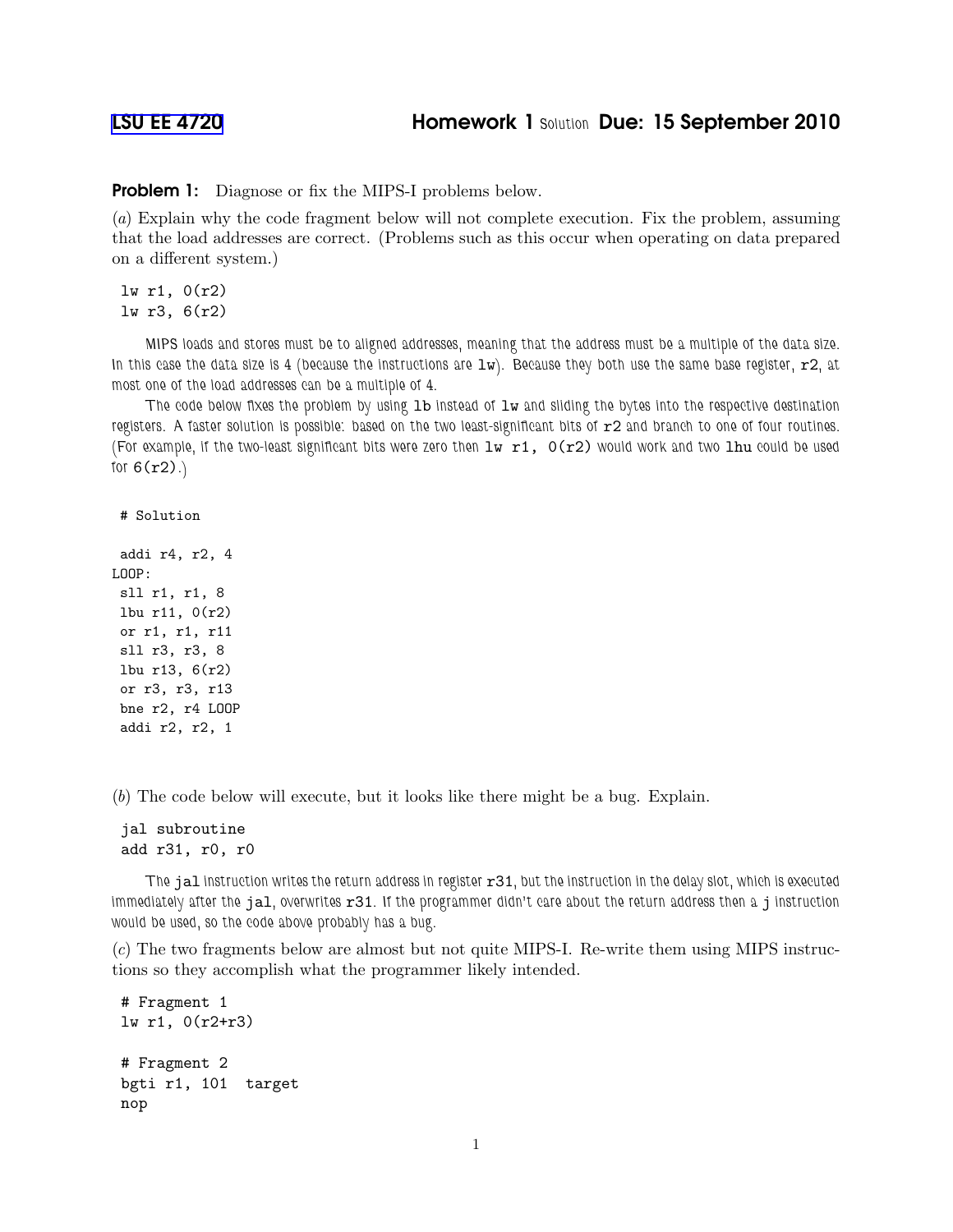```
# Solution - Fragment 1
#
# MIPS does not have a load that uses two source registers.
add r1, r2, r3
lw r1, 0(r1)
# Solution - Fragment 2
#
# MIPS branches cannot perform magnitude comparisons (gt between two
# registers) nor can they compare to an immediate (the 101).
slti r2, r1, 102
bne r1, r0 target
nop
```